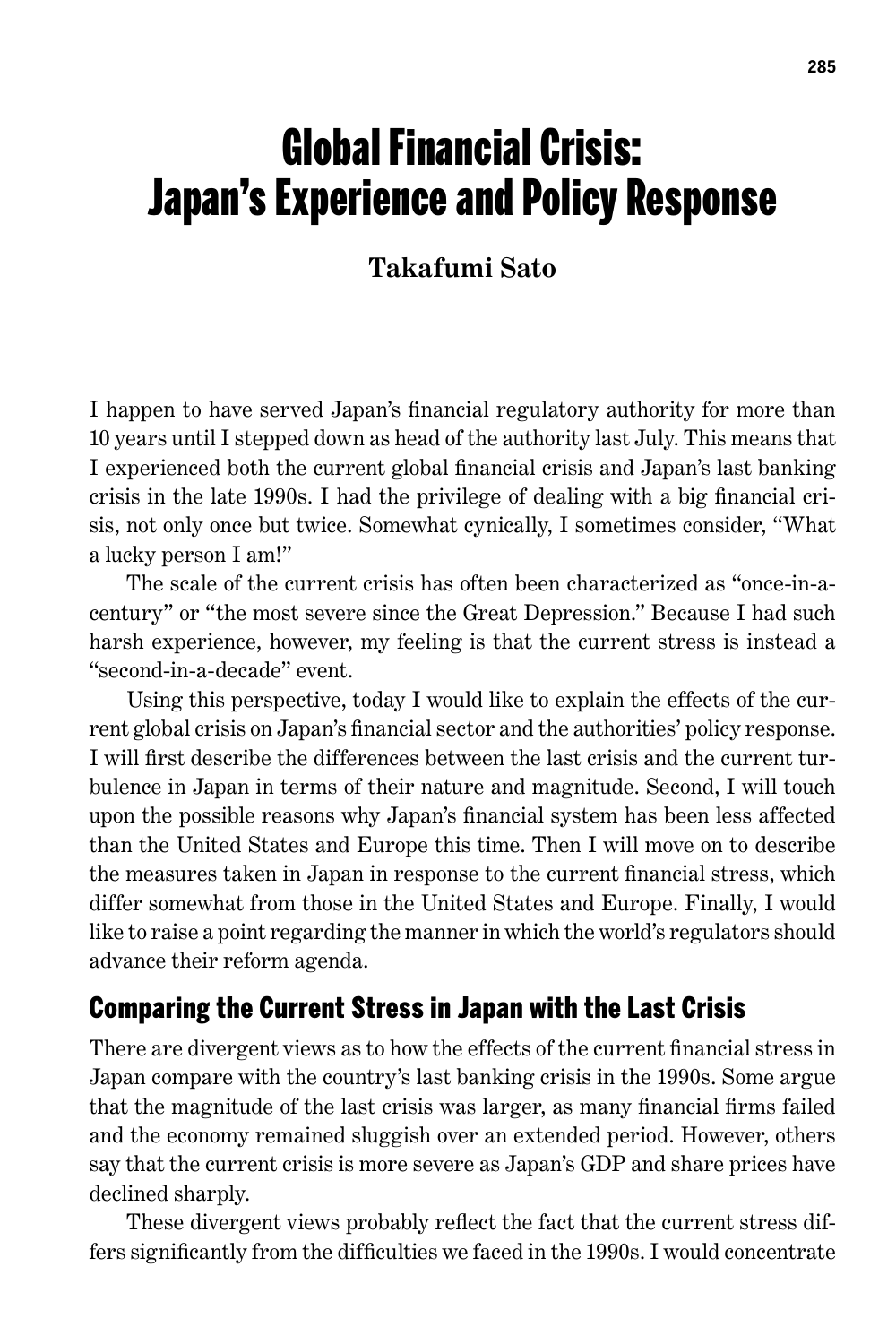on following four main sources of differences between the events. The first two are encouraging, but the latter two leave us pessimistic.

- First, the market turbulence in Japan this time was triggered by an exogenous shock, whereas the root causes of the last crisis were located within the country. The current financial stress in Japan stems mainly from the collapse of the housing and securitization markets in the United States, among others. In contrast, the crisis in the 1990s was the result of an endogenous shock, since Japanese financial firms had been deeply involved in the creation of the bubble in the domestic property market. As a result, their exposure to problem loans was much greater in the 1990s.
- Second, the regulatory framework and financial safety net have been improved significantly in Japan. In the early 1990s, we lacked both sufficiently effective frameworks for disclosure or provisioning with respect to nonperforming loans and sufficiently robust schemes for deposit protection and resolution of failed banks. The lack of these frameworks induced banks to postpone the disposal of their nonperforming loans, and led the authorities to avoid timely bank resolution in fear of its side effects. Based on the bitter experience that this lack of a reliable framework prolonged both financial distress and the economic slump, we have improved disclosure requirements, clarified the rules on write-downs and provisioning, put in place a prompt corrective action scheme, and established an early warning system that enables the supervisors to conduct intense monitoring of banks before they become undercapitalized. The deposit insurance and bank resolution schemes have also been strengthened, and a robust framework to deal with systemic risk has been put into place.
- Third, the impact of the market turmoil in one country spilled over quickly to other countries this time, including Japan. Since securitized products are traded on international markets, the current crisis has a strong cross-border character. Risks were scattered to a wide range of investors through the use of what is called the "originate-to-distribute" business model, and losses were dispersed globally. The global turmoil also hit Japan's financial sector through a sharp decline of share prices worldwide. In comparison, the effect of Japan's banking crisis in the 1990s was largely contained within its borders.
- The fourth point of difference is that the current market turmoil has resulted in what is likely to become the deepest global recession since the Second World War. In the late 1990s, the world economy sustained positive growth, in spite of Japan's banking crisis, the Asian crisis, and the turbulence of the global markets that followed. However, in the *World*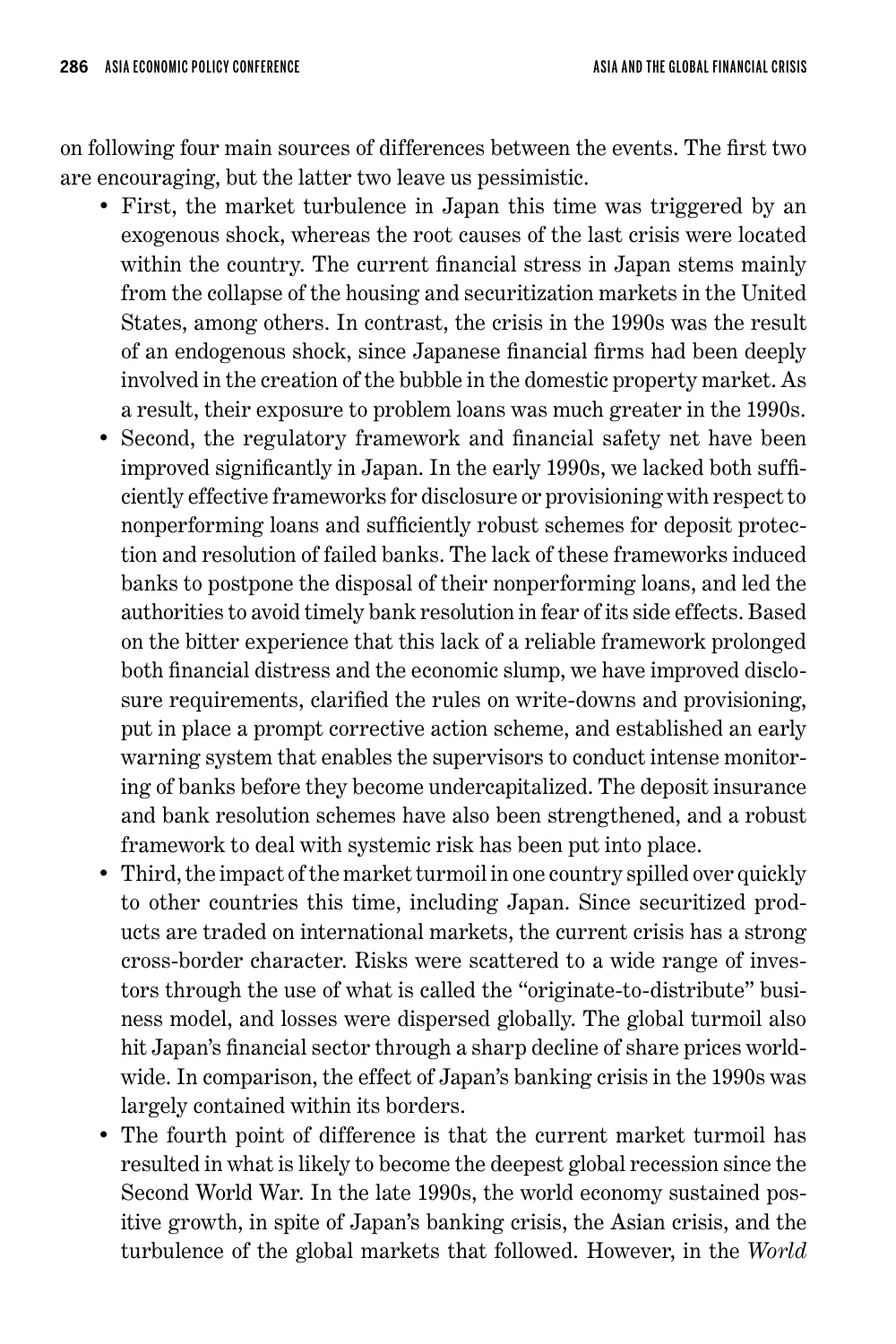*Economic Outlook* published earlier this month, the International Monetary Fund forecasts the world's real GDP growth for 2009 as –1.1 percent. The global recession has led to a serious weakening of Japan's real economy through severe contraction of its external demand. Japan's GDP recorded a negative growth of –12.4 percent on an annualized basis in the first quarter of 2009, and is projected to record an annual growth of –5.4 percent in 2009. The current global recession thus revealed vividly that Japan's economy is heavily dependent on its export sector.

## Why Was Japan's Financial System Less Severely Hit This Time?

As I have just explained, Japan was not immune from the current global financial crisis. The financial system was severely affected by the high volatility of financial markets, including the sharp decline in the prices of equity shares held by banks. Meanwhile, the deterioration of the real economy affected banks' profitability in the form of increased credit costs, albeit on a limited scale.

Nevertheless, one can fairly say that Japan's financial system itself remains relatively sound compared with those in the United States and Europe. This recognition derives from the fact that the losses Japan's financial banking sector incurred from complex securitized products have been limited; as of the end of June 2009, the cumulative realized losses since April 2007 are about US\$25 billion, and the valuation losses are about US\$5 billion. These figures are one digit smaller than those of the American and European financial sectors. The exposure of Japan's financial sector to opaque toxic assets is also significantly smaller. This implies that future additional losses from these assets will be limited as well.

Why was Japan's financial system less exposed to the market turmoil and less severely affected in the current global crisis? There are some possible reasons for this relative soundness.

- First, it has been alleged that the soundness is simply a result of the fact that Japan's financial firms were not strongly innovation-oriented, and therefore not as exposed to the exotic financial instruments that experienced the greatest declines in value.
- Second, it is probably attributable to historical coincidence that Japanese financial firms were concentrating on improving their financial soundness rather than enhancing their profitability in the last several years. When the originate-to-distribute business model became widespread, it happened that Japan's financial firms were at the final stage of resolving their nonperforming loan problems.
- Third and finally, some observers point out that the risk management practices of Japan's financial firms were improving during the pre-crisis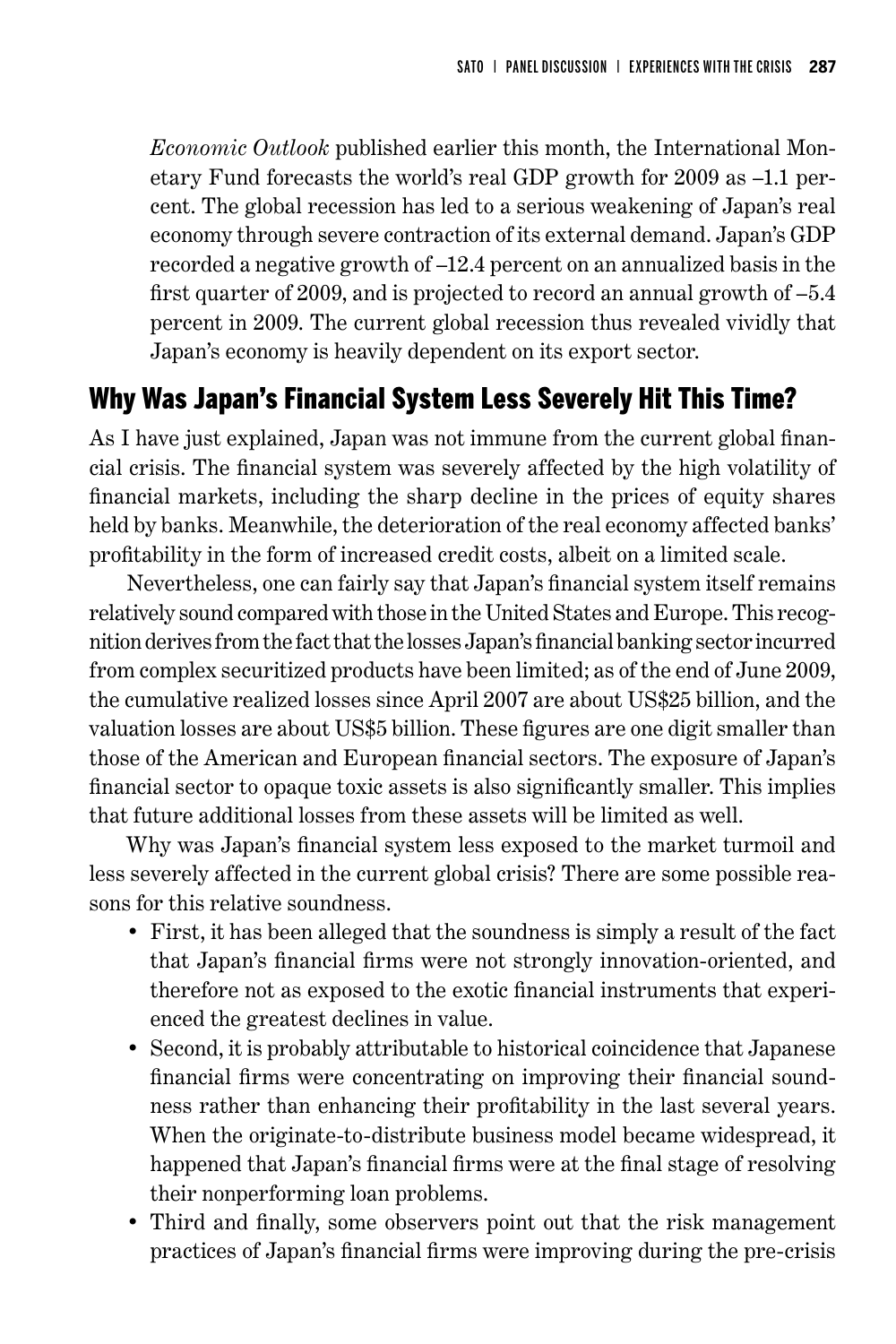period. Firms became more cautious than before about investing in financial products with uncertainty in their underlying assets or associated risks. Early implementation of the Basel II framework in Japan has also contributed to improving financial practices.

I think there is some truth in every anecdote but, being a former financial regulator, I am naturally most attracted to the third possible reason.

# Stabilization Measures Taken in Japan

Let me now move on to describe the short-term stabilization measures taken in Japan in response to the current market turmoil. As I mentioned earlier, the features of these measures seem to differ considerably between Japan on the one hand, and the United States and Europe on the other.

The U.S. and European authorities have taken a number of extraordinary actions to stabilize their financial systems. They include large-scale capital injections with public funds, temporary bank nationalizations, and government bank debt guarantees, as well as massive liquidity provisioning by central banks. Meanwhile, few of these extreme actions have been taken in Japan in response to the current turmoil.

This difference reflects the fact that the shock Japan has suffered in the current turmoil is exogenous. In other words, Japan's financial system suffered from external injury, not from a disease of internal organs. Therefore, most of the short-term policies in Japan are aimed at preventing the external injury from turning into a serious internal disease. More specifically, the measures we took can be classified into three types.

- The first type is the measures to *preserve the soundness of the financial sector*. For instance:
	- We conducted stress tests with financial firms on a regular basis to ensure the maintenance of financial sector soundness.
	- We also did our best to identify the potential spillover effects of overseas events, such as the collapse of Lehman Brothers and the public intervention into AIG (American International Group) as quickly as possible.
	- Based on these efforts, we expressed our concerns to financial firms that could be significantly affected by these external shocks, and urged them to take remedial actions as necessary.
- The second type of measures is aimed at *maintaining the functioning of the financial markets*. For example: